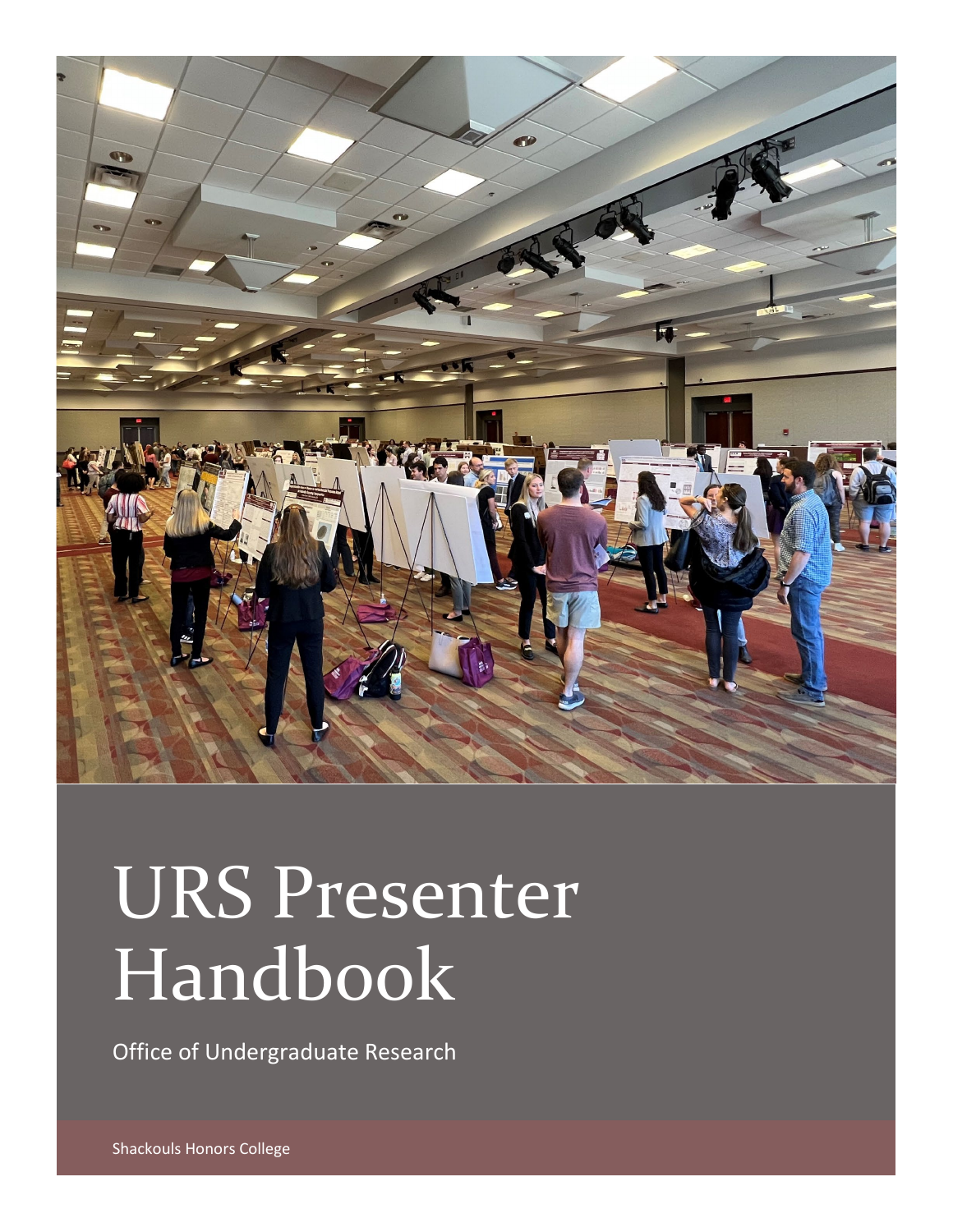# Table of Contents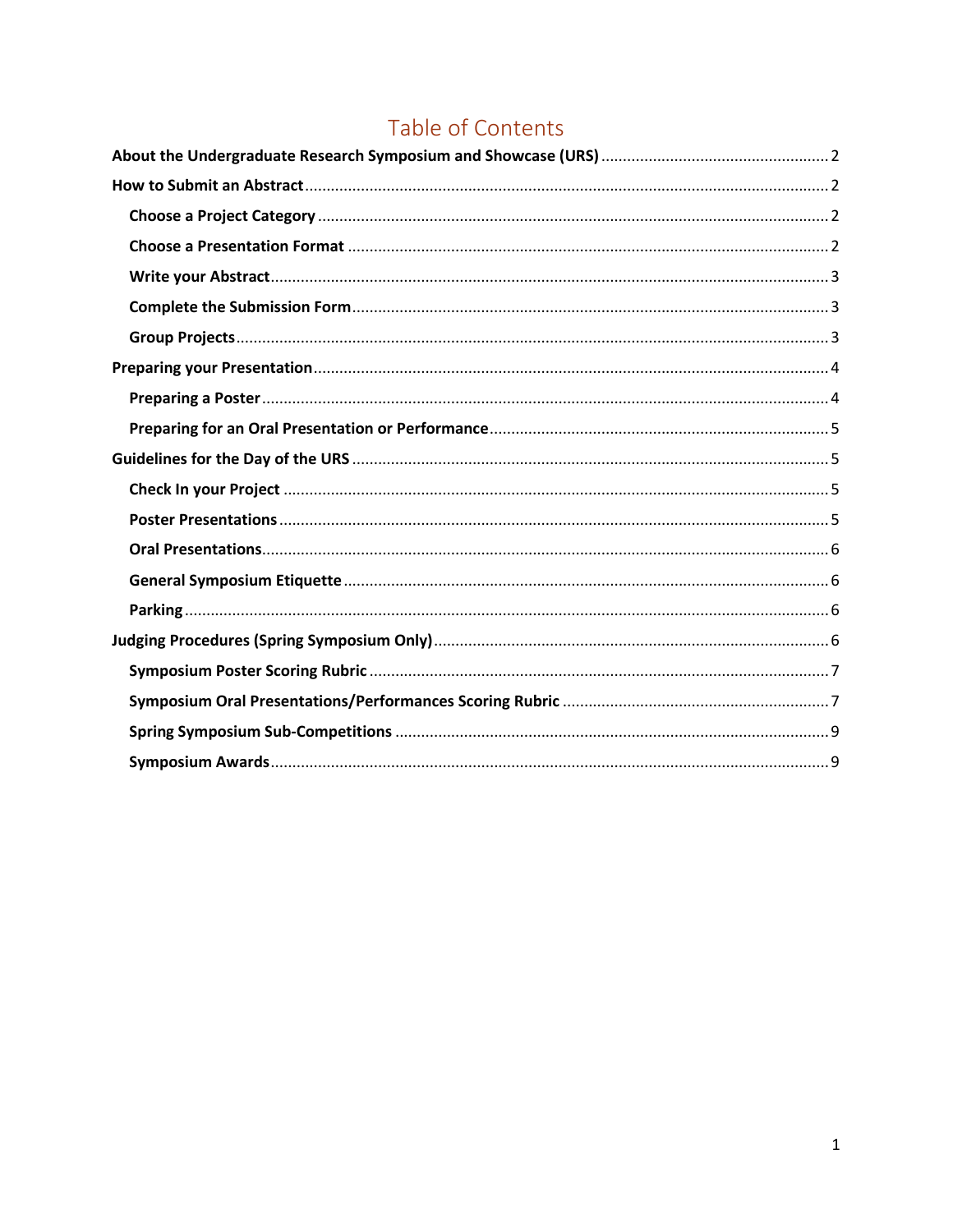# <span id="page-2-0"></span>About the Undergraduate Research Symposium and Showcase (URS)

The Shackouls Honors College hosts Mississippi State University's Spring Undergraduate Research Symposium in April and its Summer Undergraduate Research Showcase in August. Many undergraduates participate in faculty-guided research and creative activity throughout the year, and all undergraduates in every program of study, not just honors students, involved in research and creative works are invited and encouraged to participate in the URS. Visiting students to MSU are also encouraged to present.

The **Spring Undergraduate Research Symposium** provides the opportunity for students to construct research and competitively present those research findings through poster and oral presentation sessions to a group of judges. All undergraduate participants are eligible to win gift card prizes valuing up to \$100. Additional gift card and cash prizes are available for other sub-competitions held during the Symposium by various sponsoring departments.

The **Summer Undergraduate Research Showcase** is an event where students from across the university communicate original research and scholarly work in the form of poster and oral presentations. The Showcase provides an important professional development opportunity for students and is commonly used to satisfy course and capstone requirements. The summer event is a showcase only and projects are not presented to judges for prizes.

# <span id="page-2-1"></span>How to Submit an Abstract

In order to participate in the URS, you must submit an abstract to register for the event. The submission form can be found **[here.](https://www.honors.msstate.edu/research/undergraduate-research-symposium/register/)** Please read the following instructions carefully to ensure a successful submission.

# <span id="page-2-2"></span>Choose a Project Category

In the submission form, you will need to classify your poster or oral presentation/performance as belonging to one of the four categories:

- 1. Biological Sciences and Engineering (Poster only)
- 2. Physical Sciences and Engineering (Poster only)
- 3. Social Sciences (Poster only)
- 4. Humanities and Arts (Poster or Oral Presentation/Performance)

It will be up to you and your faculty mentor to properly classify the project. Someone from the Shackouls Honors College may contact you and your mentor if your project seems misclassified. Please pay close attention to the date and time of your project category as different categories may be presenting at different times.

# <span id="page-2-3"></span>Choose a Presentation Format

The following project categories are poster only with no access to technology\*:

- Biological Sciences and Engineering
- Physical Sciences and Engineering
- Social Sciences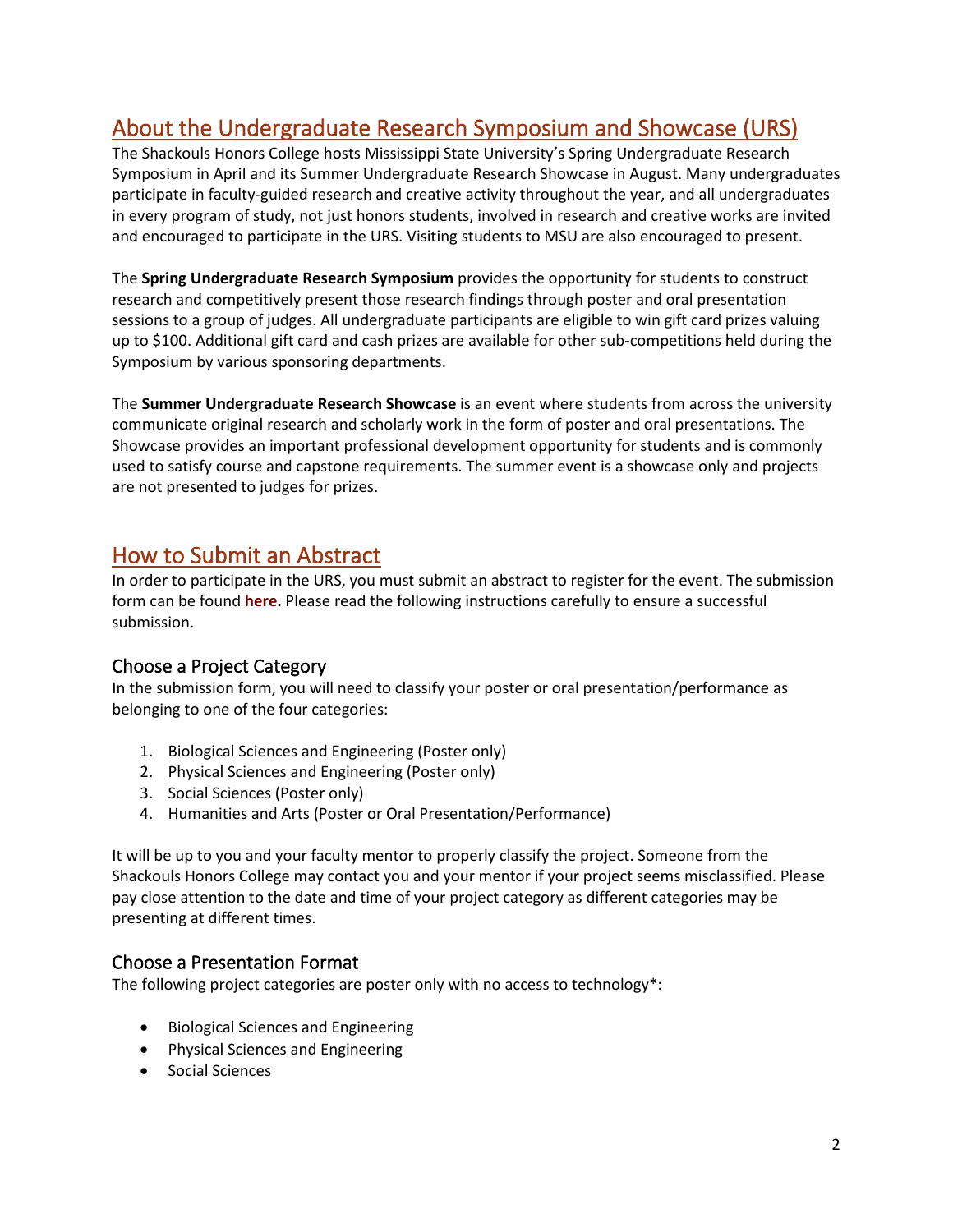Those participating in the Humanities and Arts project category may choose to present in any of the three formats: poster, oral presentation, or performance. Oral presentation and performances will have access to technology.

\*On the submission form, if a student is listed in any subject area other than Humanities and Arts and selects "Oral Presentation" or "Performance", his or her project will be shifted to poster format, and the student will be notified by someone from the Shackouls Honors College. If the student is listed in a poster only category and requests technology, the student will be notified by someone from the Shackouls Honors College and the request for technology access will not be approved.

# <span id="page-3-0"></span>Write your Abstract

An abstract is a summary of your research, usually in one paragraph of 300 words or less, that includes: 1) the overall purpose of the study and the research problem(s); 2) the basic design of the study; 3) major findings or trends as a result of your analysis; and 4) a brief summary of your interpretations and conclusions.

- Abstracts must be no longer than 300 words in length.
- [View examples from the past symposium](https://www.honors.msstate.edu/research/undergraduate-research-symposium/past-symposia/) as a useful resource for writing an abstract.

#### **Your abstract will be published in the URS Abstract Booklet; therefore, you should submit a highquality version approved by your faculty mentor**.

It is your responsibility to check with your research mentor as to whether or not your research project is restricted (i.e. classified, export controlled (EAR/ITAR), proprietary or other restriction). If your mentor identifies your research as restricted, the release of any information to the public must be coordinated with the Office of Research Security to obtain required authorizations before release. Severe penalties, both civil and criminal, may result if restricted information is made public without the proper authorizations.

# <span id="page-3-1"></span>Complete the Submission Form

Once you have completed the above steps, you are ready to submit your abstract to participate in the URS. Please fill out all of the information in the **[submission form,](https://www.honors.msstate.edu/research/undergraduate-research-symposium/register/)** paying close attention to detail as some of this information will be published in the URS Abstract Booklet.

Upon completion of the entry form, you and your listed faculty mentor will receive an email acknowledgement of your registration. If you do not receive a confirmation email, you are not registered.

# <span id="page-3-2"></span>Group Projects

Group projects are an integral part of research and are encouraged. **However, there should be only one designated principal presenter during the event.** The principal presenter should complete the submission form with his or her name and information and can list any co-authors and collaborators in the submission form. Names of any co-authors and/or collaborators will appear in the Abstract Booklet.

**SPRING SPYMPOSIUM ONLY:** Only the principal presenter can present and answer questions from the judges. Co-authors may assist the principal presenter when presenting to the public audience. Prizes will be awarded to the principal presenter only.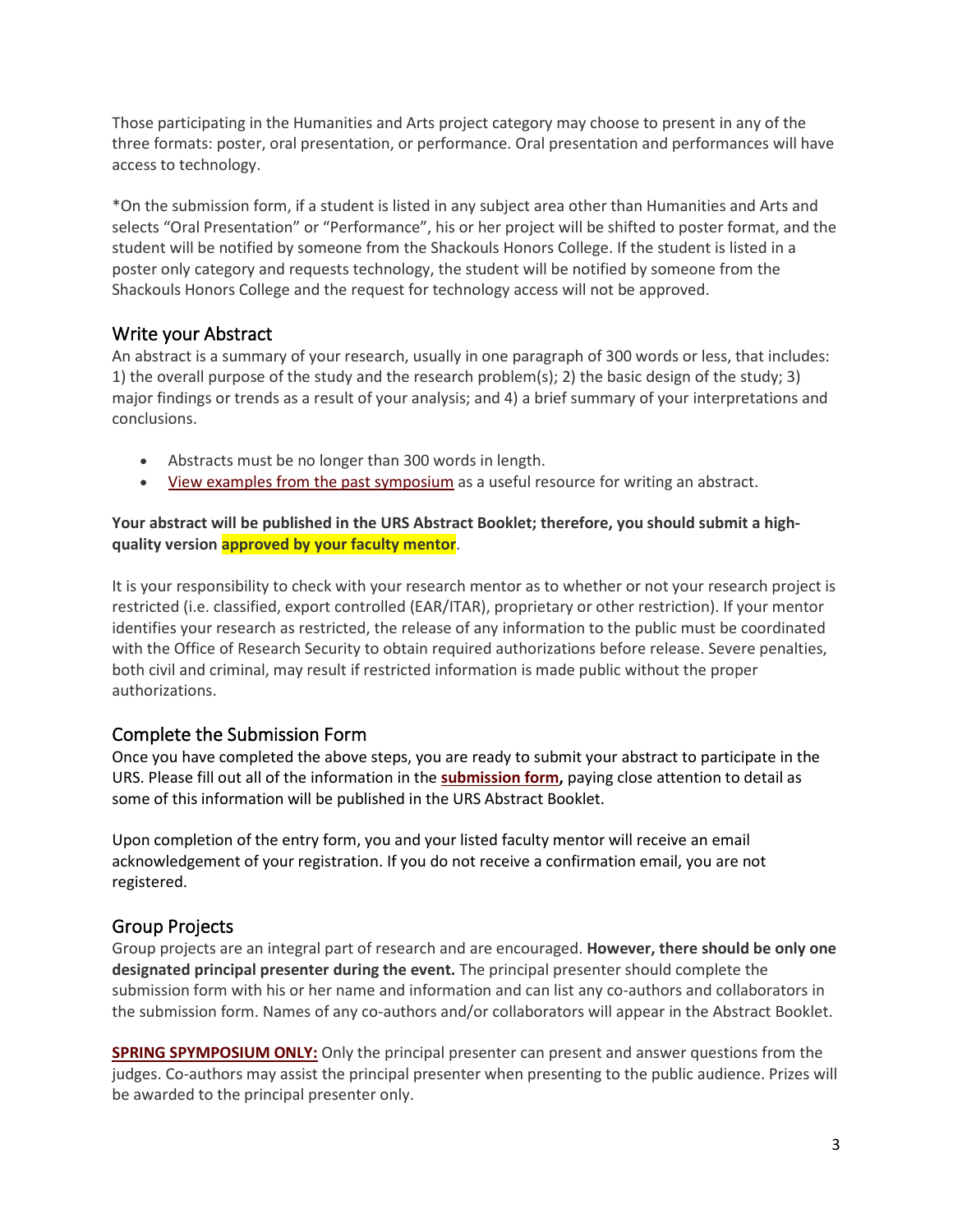Groups are encouraged to submit individual abstracts and present different posters or give separate oral presentations for the same research. A large part of the project evaluation is being able to answer questions showing a deep understanding of the work that has been done.

# <span id="page-4-0"></span>Preparing your Presentation

After submitting an abstract, you will need to prepare your poster or presentation for the URS. Below are guidelines and tools to help you create your products.

# <span id="page-4-1"></span>Preparing a Poster

On the day of the symposium you should bring your printed poster and foam board to mount it on. Your poster should be:

- a maximum of 36 inches tall x 48 inches wide.
- attached to a foam board\* and ready to display on the provided easels.

**\*Foam board backing should be no larger than 36 inches tall x 48 inches wide. If your poster or board exceeds the maximum size requirement, you may be prohibited from displaying your project.** PLEASE NOTE: The Shackouls Honors College does not provide foam boards or clips/tacks for mounting posters. You should check with your mentor or department for reusable boards or purchase a foam board at places such as the Chalet or other framing shop. You do not need to pay for mounting, you may clip or tack your poster to the foam board.

Design help online:

- PowerPoint (Microsoft) [Webex tutorial](https://msstate.webex.com/recordingservice/sites/msstate/recording/40e0a39a70af103ab4ef0050568f9b64/playback)
- Publisher (Microsoft) [Printable instructional handout](https://goo.gl/AyY4uv) [YouTube tutorial](https://goo.gl/Zx9dvn)
- InDesign (Adobe) [Printable instructional handout](https://goo.gl/aOxzQr) [YouTube tutorial](https://goo.gl/kI3zpz)

Design help workshops:

• [MSU Library Poster Design Workshop](http://msstate.libcal.com/calendar/events) The library has workshops (at the library and on-line) to help you learn the basics of poster design. *Type "poster" in the calendar search bar to filter the workshops.*

# Printing your poster:

The best on-campus option (and usually the most cost-effective) for wide-format poster printing is the [Mitchell Memorial Library.](https://msstate.libwizard.com/f/special-print?3777661=Wide-format%20printing)

- **Submit your design to be printed no less than 3 business days before you need it. It is always best practice to call and confirm the time needed for printing with the vendor.**
- Library printing starts at approximately \$7.50 per linear foot. Additional locations near campus include:
	- Prographics
	- Copy Cow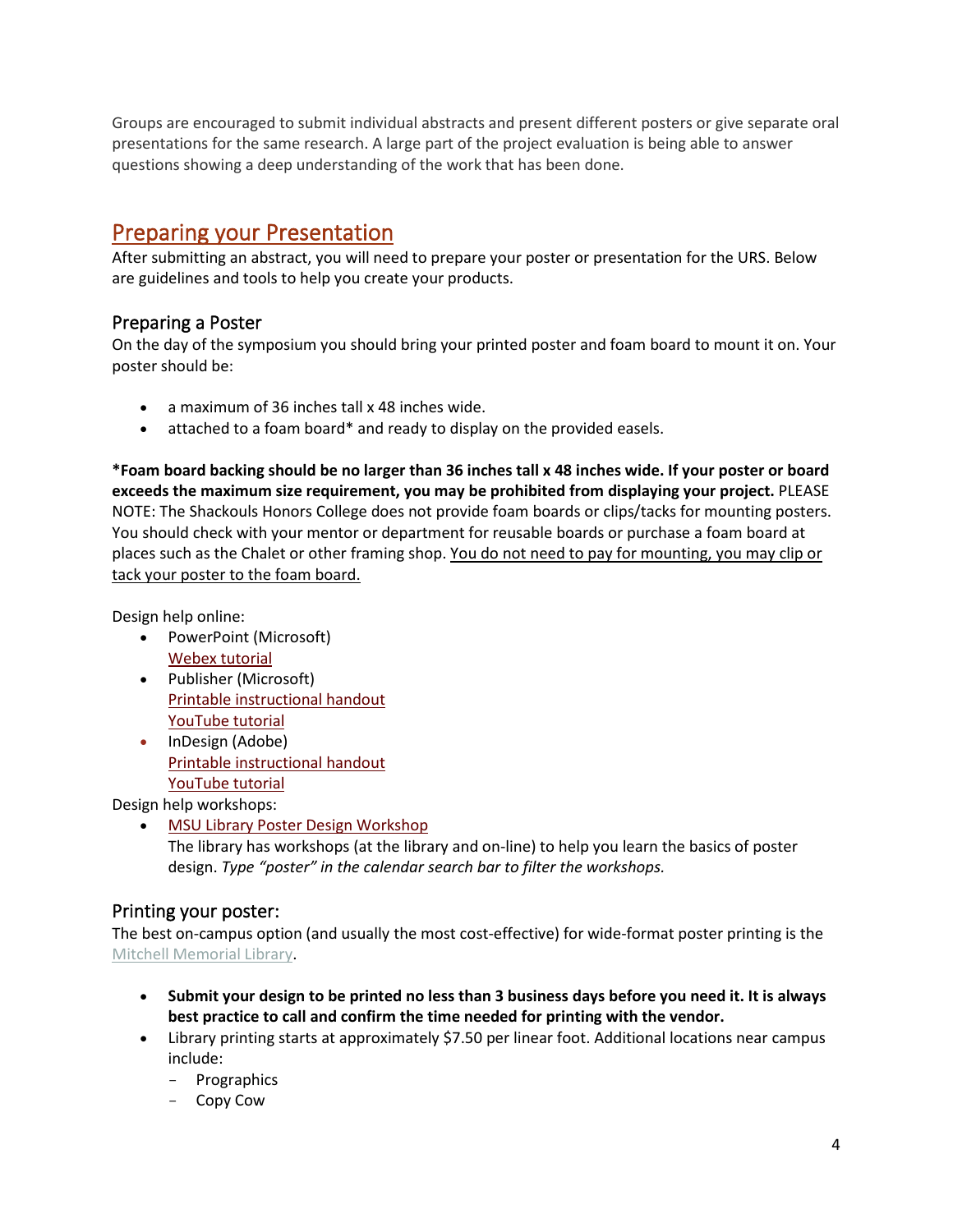#### - Chalet

# <span id="page-5-0"></span>Preparing for an Oral Presentation or Performance

Your presentation or performance:

- Should be ten minutes in length. There will be an additional three minutes for Q&A.
- Should be geared toward a non-field expert.
- May be accompanied by a visual slide show and/or handout for the audience.
- May include a live demonstration or performance.

The following technology will be available:

- A computer with access to the internet and Microsoft Office (Word, PowerPoint, etc.)
- A projector and screen
- A podium microphone
- A clicker

You must submit a copy of your presentation (PowerPoint) at least 3 business days before the event through a link emailed to you by the Shackouls Honors College. This email link will be sent to you after the submission deadline has passed. If you plan to use PowerPoint, it is advised to test your slide show before the presentation day. You may not use your own laptop.

# <span id="page-5-1"></span>Guidelines for the Day of the URS

## <span id="page-5-2"></span>Check In your Project

When you arrive to the event, you will need to check in before setting up your poster or reporting to the presentation room. Check in tables will be located at the front entrance of the event space. All participants will receive an email with further instructions for check in at least a week before the event. Projects will be listed under the name of the principal presenter (individual whose name was on the submission form). Poster presenters should arrive at their scheduled check in time and oral presenters/performers should arrive at least 20 minutes before their scheduled presentation time.

# <span id="page-5-3"></span>Poster Presentations

Once you have checked in, you may set up your poster. The easels will be numbered, and your easel number, otherwise known as your project number, is located on your name tag and in the abstract booklet. Easel number sheets will be placed underneath the easels. **Please pin the numbered sheet to your poster and make sure it is visible during the event.** Remember that, while easels are provided, **we do not provide backing boards (foam boards)** for your posters or clips/tacks.

You should be prepared with a two to three minute summary for visitors and judges using your poster as a visual guide. Additional questions may be asked.

Once the poster session comes to a close, you are responsible for removing your poster and foam board from the easel. The Honors College is not responsible for any forgotten, lost, or stolen materials and personal belongings.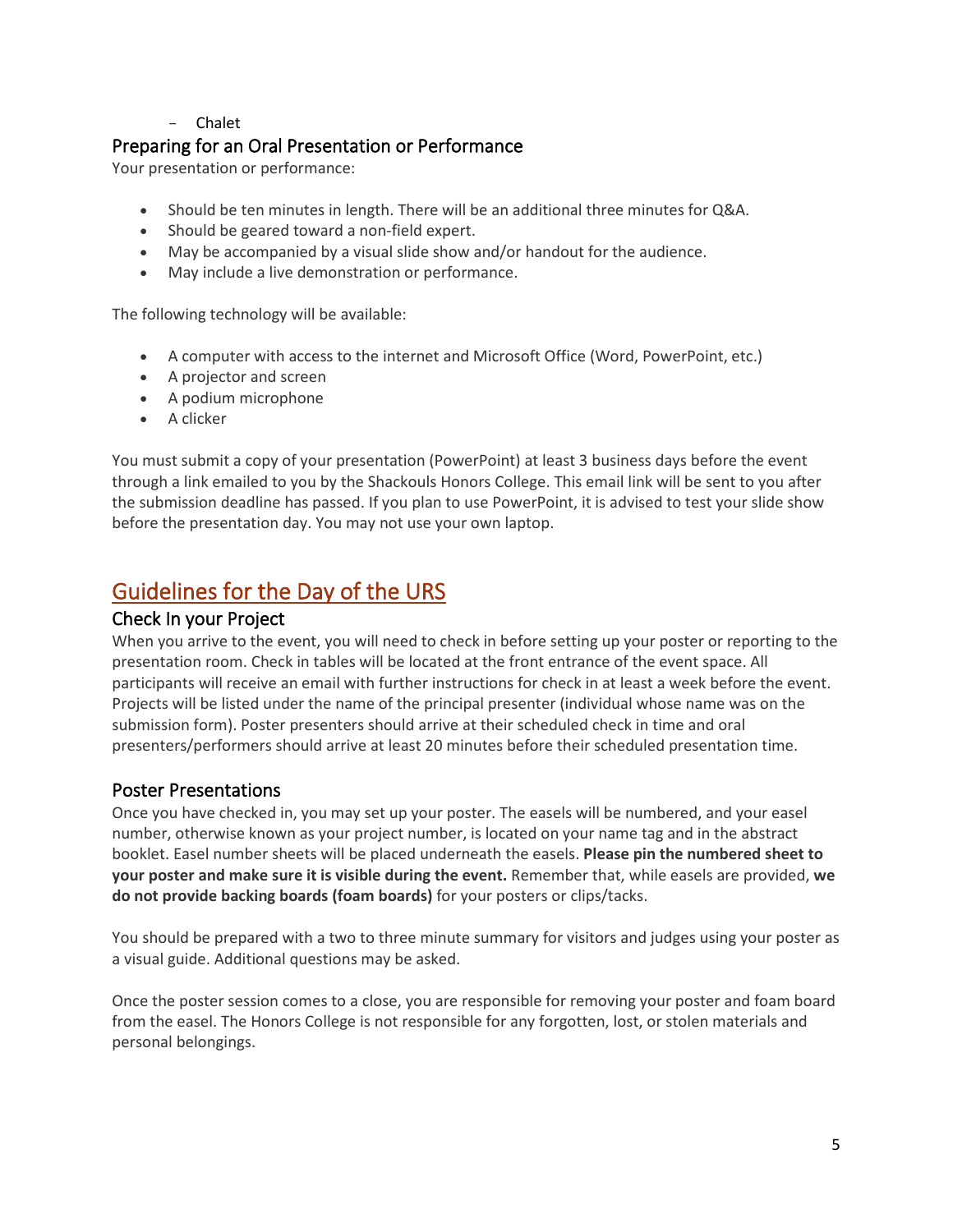# <span id="page-6-0"></span>Oral Presentations

The number on your name tag will be your project number. A presentation schedule will be emailed to you prior to the event, and your presentation time will also be listed in the Abstract Booklet. Once you have checked in, you may go to the scheduled presentation room. Be mindful of the schedule and only enter and exit the presentation room between presentations to not disturb other presenters. You will give your oral presentation at the scheduled time you have been assigned.

A room assistant will be assigned to chair the presentation session. This individual will be responsible for introducing you and assisting with inviting audience questions after your presentation has concluded. The room assistant will also be responsible for helping you stay on schedule and will signal you by using a sign when there are 5 minutes left and 1 minute left in your presentation time.

A trained ITS person will be available in the presentation room if needed and assist in pulling up your visual presentation on the computer/projector.

Once your presentation and Q&A has concluded, you may leave the presentation room. The Honors College is not responsible for any forgotten, lost, or stolen materials and personal belongings.

# <span id="page-6-1"></span>General Symposium Etiquette

As participants, you are encouraged to:

- Wear professional/business attire.
- Come prepared, which means:
	- poster presenters should arrive with their posters **and foam boards** during the scheduled check in time to set up
	- oral presenters and performers, should arrive to the presentation room at least 20 minutes before their scheduled presentation time. Please wait until students are finished delivering presentations (or are in between presentations) before entering or exiting a presentation room.
- (Poster presenters) stay with your poster for the entirety of the session.
- Visit the event space prior to the event in order to get a feel for the building
- Review the map and schedule in the Abstract Booklet prior to the event.
- Notify Dr. Anastasia Elder at the Shackouls Honors College a[t aelder@honors.msstate.edu](mailto:aelder@honors.msstate.edu) in a timely manner if you are unable to present for any reason.

# <span id="page-6-2"></span>Parking

All MSU students, staff, and faculty should park in their designated permit area. Guests and visitors to MSU can view parking options provided by Parking & Transit Services [here.](https://www.parkingservices.msstate.edu/parking/visitor)

# <span id="page-6-3"></span>Judging Procedures (Spring Symposium Only)

Judging takes place during the Spring Undergraduate Research Symposium only. Each project will be assigned 2-4 judges, and presenters will not be notified of the number of judges assigned to their project. Judges will visit posters for the entirety of the judging session. Each judge is given a rubric to assign the projects he/she reviews a total score based upon that rubric (X/100). The Judges' scores will be z-scored against themselves and the normalized scores for each participant will then be averaged to develop a ranking. The ranking will be used to determine the top rated projects for each category: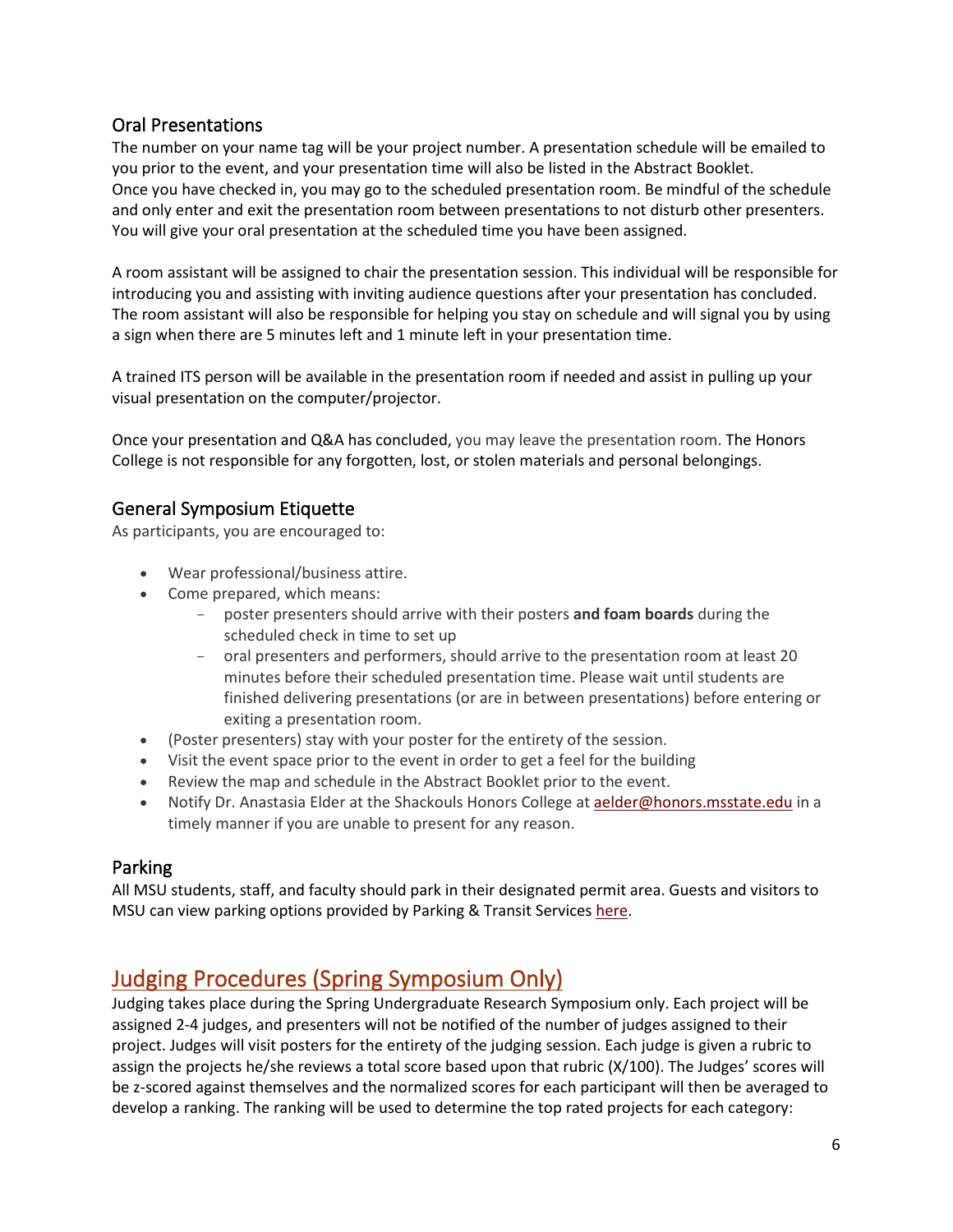Biological Sciences and Engineering, Physical Sciences and Engineering, Social Sciences, and Humanities and Arts. Students may view a sample judging rubric from past symposia. This may not be the final rubric but is very similar.

## <span id="page-7-0"></span>Symposium Poster Scoring Rubric

Judges: Use this rubric to help you assign numeric scores for evaluating the posters. It is helpful for you to use a range of numbers for z-scores to be calculated and to distinguish between projects in determining winners.

#### <span id="page-7-1"></span>**Quality of Research (50 possible points)**

#### Excellent (40-50 points)

Scholarly significance readily apparent • Robust research design • Rigorous methodology • Analysis of data/texts is compelling • Results/conclusions are sound • Incorporates the ideas of other scholars • Makes an original contribution

#### Good (30-39 points)

Rationale, methods, analysis and/or results are sound but may need clarification • Significant but not necessarily original/inventive • Adequate research design • Some reference to other scholars

#### Developing (0-29 points)

More than one element (rationale, methods, analysis, results) missing or incomplete • Poor research design • Little or no connection to ideas of other scholars • Ideas poorly developed • Lacks scholarly significance

#### **Poster Design (20 possible points)**

Excellent (16-20 points)

Eye-catching • Conveys information effectively • Appropriate use of visual aids (pictures, charts and graphs) • Easy to read and font sizes are appropriate • Title is clear • All elements clearly labeled • Not too much text

#### Good (12-15 points)

Effective layout, but not as eye-catching as some • Most design elements used effectively • Legible though sometimes hard to read • Crucial elements labeled • A few proofreading/printing errors

#### Developing (0-11 points)

Difficult to read • Does not catch the eye • Layout not well-matched to content • Proofreading errors • Crammed with text • Small fonts • Few, or no, visual aids

#### **Communication (30 possible points)**

#### Excellent (24-30 points)

Communication and/or interaction is engaging and concise • Student offers strong answers to questions • communication adds significant value to the poster • Student is prepared & knowledgeable

#### Good (18-23 points)

Some difficulties with communication • Willing to answer questions, though some answers unclear • communication adds some value to the poster • Student is adequately prepared

#### Developing (0-17 points)

Needs to work on communication skills • Does not answer questions well • communication adds little value to the poster • Unprepared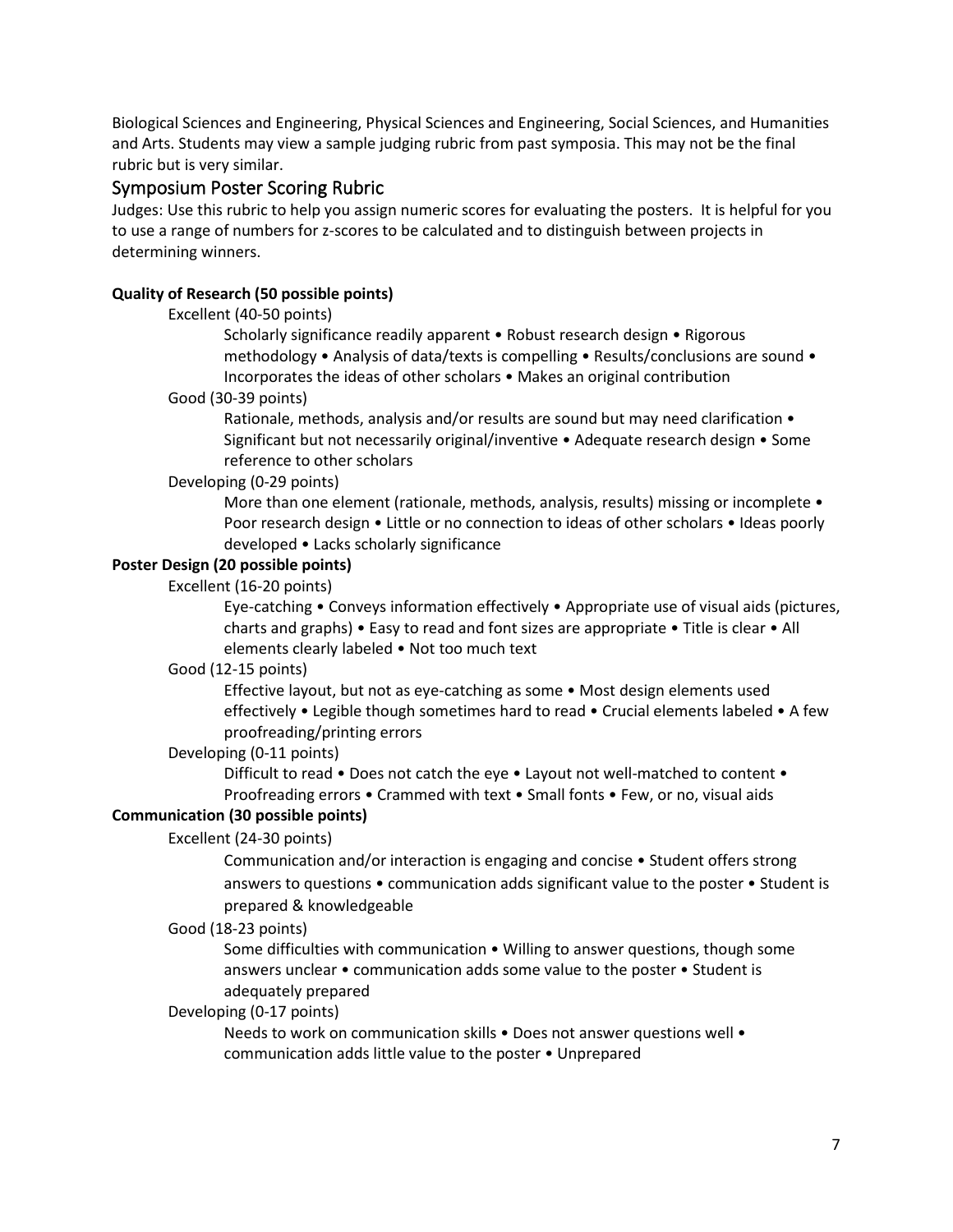#### **Total Points (100 possible points)**

# Symposium Oral Presentations/Performances Scoring Rubric

Judges: Use this rubric to help you assign numeric scores for evaluating the posters. It is helpful for you to use a range of numbers for z-scores to be calculated and to distinguish between projects in determining winners.

#### **Quality of Research (60 possible points)**

Excellent (48-60 points)

Scholarly significance readily apparent • Robust research design • Rigorous methodology • Analysis of data/texts is compelling • Results/conclusions are sound • Incorporates the ideas of other scholars • Makes an original contribution

#### Good (36-47 points)

Rationale, methods, analysis and/or results are sound but may need clarification • Significant but not necessarily original/inventive • Adequate research design • Some reference to other scholars

#### Developing (0-35 points)

More than one element (rationale, methods, analysis, results) missing or incomplete • Poor research design • Little or no connection to ideas of other scholars • Ideas poorly developed • Lacks scholarly significance

#### **Oral Presentation (40 possible points)**

#### Excellent (32-40 points)

Oral presentation is engaging and concise • Student is approachable and professional • Offers strong answers to questions • The presentation skills of the speaker clarified the topic significantly • Speaker is fully prepared

#### Good (24-31 points)

Some difficulties with delivery • Willing to answer questions, though some answers unclear • The presentation skills of the speaker clarified the topic adequately • Speaker is adequately prepared

#### Developing (0-23 points)

Needs to work on presentation skills • Does not answer questions well • The presentation skills of the speaker clarified the topic poorly • Unprepared

#### **Total Points (100 possible points)**